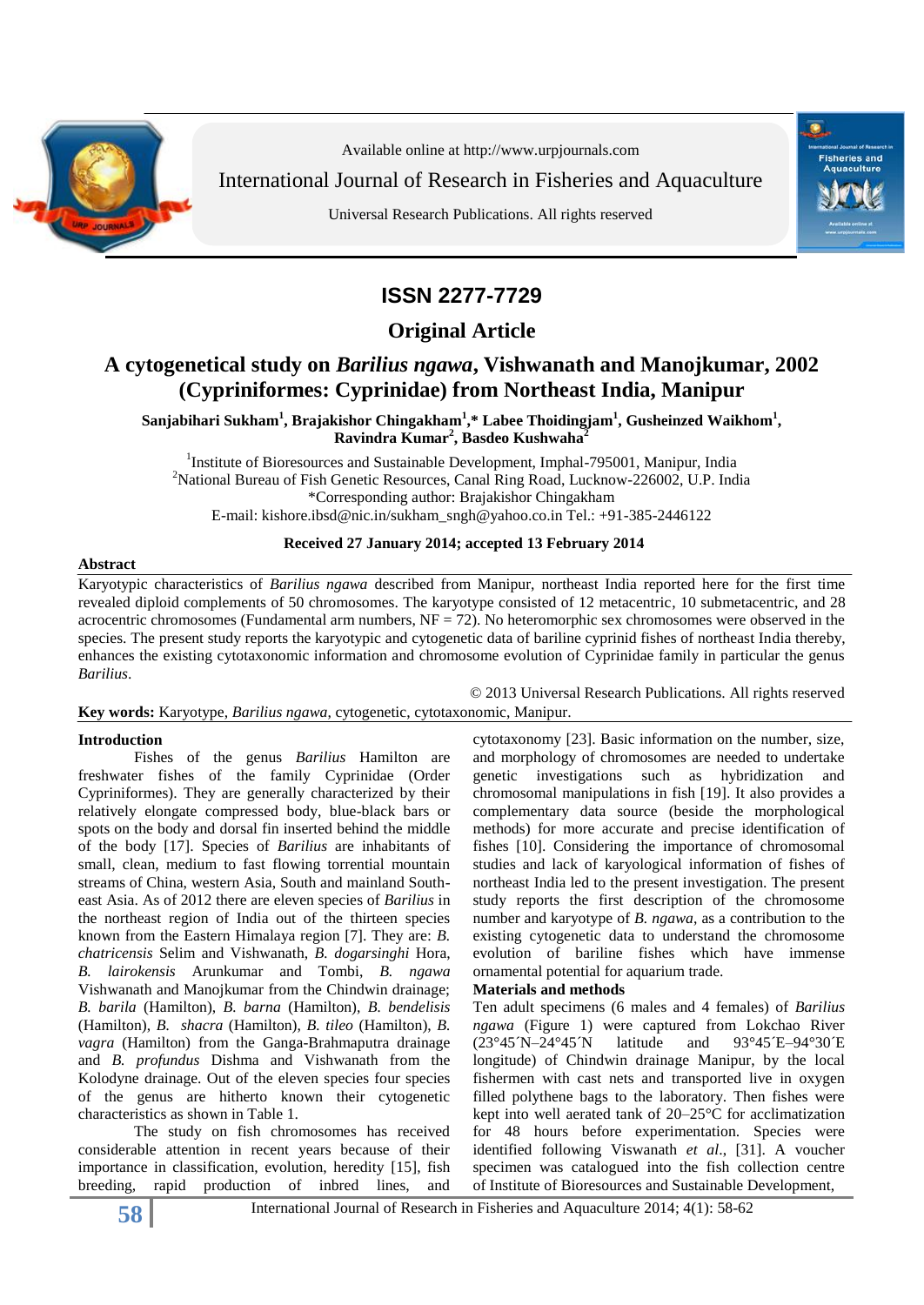**Table 1.** Cytogenetic data the genus *Barilius* from northeast, India.

| $\sim$ which is a properties which the period $D$ of $\alpha$ from holding of interest |                 |     |                            |            |    |                            |
|----------------------------------------------------------------------------------------|-----------------|-----|----------------------------|------------|----|----------------------------|
| <b>Species</b>                                                                         | Locality        | 2n  | Karyotype                  | <b>Sex</b> | NF | Reference                  |
| <b>B.</b> bendelisis                                                                   | Assam (India)   |     | $50 \quad 24m + 4sm + 22t$ |            | 78 | Khuda-Bukhsh et al. (1986) |
| <b>B.</b> bendelisis                                                                   | Manipur (India) | 50. | $16m+14sm+20t$             |            | 80 | Sanjabihari et al. (2013)  |
| B. ngawa                                                                               | Manipur (India) |     | $50 \quad 12m+10sm+28t$    |            | 72 | Present paper              |
| B. shacra                                                                              | Assam (India)   |     | $52 \quad 22m+23sm+7t$     | Male XY    | 97 | Chanda (1989)              |
| B. tileo                                                                               | Assam (India)   |     | $50 \quad 12m + 32sm + 6t$ |            | 94 | Chanda (1989)              |
| B. vagra                                                                               | Assam (India)   | 50. | $14m+26sm+10t$             |            | 90 | Chanda (1989)              |
|                                                                                        |                 |     |                            |            |    |                            |

2n: Diploid number; NF: Fundamental arm; m: Metacentric; sm: Submetacentric; t: acrocentric



**Figure 1.** *Barilius ngawa*

#### Manipur, India (IBSD FM C5).

Chromosome preparations were made from kidney as described by Manna and Prasad [25] with modification of colchicine concentration and duration of hypotonic treatment: each specimen was injected intramuscularly with 0.05% colchicine at a dose of 1 ml per 100 g of fish weight using an insulin syringe to arrest the mitotic division at the metaphase stage and kept alive in a well aerated plastic bucket. After 2 hours the specimens were sacrificed by an overdose of ethylene glycol. The kidneys were removed and placed in a hypotonic solution of 0.56% KCl. Each kidney was homogenized with a glass tissue homogenizer and treated in hypotonic solution for 45 min followed by fixation using fresh chilled fixative of methanol-acetic acid mixture (3:1 V:V). After thorough fixation, the cellular suspension was centrifuged at 1,500 rpm for 10 min. The supernatant was discarded and the cellular pellet was suspended again in the fresh fixative and washed 3 times or until a clear transparent cell suspension was obtained. One droplet of the cellular suspension was dropped on grease free, pre-cleaned glass slide from a height of 60-70 cm using pasture pipette. Immediately, the slide was swiftly passed over a flame 2-3 times and allowed to air-dry. The slides were then kept for aging in dust free place for 2-3 days before staining with 6% Giemsa solution (Sigma) in phosphate buffer of pH 6.8 for 15 minutes, wash with double distilled water and air dried. Then the slides were observed under Leica DM3000 microscope and screened for good metaphase plates. From a total of 100 mitotic spreads (50 per sex; atleast 10 per individual) exhibiting the complete chromosome number and characteristic morphology were scanned to determine the modal chromosome number. The selected metaphase spreads were photographed by Leica digital camera (DFC 310FX) coupled to the microscope under  $100 \times$  oil immersion lens and images were captured using Leica Application Suite software (LAS) Version 4.0.0.

Homologous pairs of chromosomes were arranged in order of decreasing size within each morphological group and finally, karyotype was constructed on the basis of centromere position of ten best metaphases. Mean length

ratio of the long arm to the short arm length) of each chromosome were calculated to classify the chromosomes as metacentric (m), submetacentric (sm), subtelocentric (st) and acrocentric (t), following Levan *et al*., [24]. Fundamental number of chromosome arms (NF) was established by assigning a value of one to all t chromosomes and a value of two to all m and sm chromosomes. **Results**

of the short arm (p) and the long arm (q), and arm ratio (the

Analysis of 100 metaphase plates showed the frequency of diploid chromosome number ranging from 45 to 51with a modal diploid number 2n=50 which is valid over 83% (Figure 2). The representative karyotype obtained on the basis of chromosome size and centromere position (based on the long arm to short arm ratio), consisted of 12 metacentric, 10 submetacentric, and 28 acrocentric chromosomes. The fundamental number of chromosome arms (NF) was 72. The distribution of the number of chromosomes was asymmetrical with most 2n values appearing below the modal value. No morphologically different chromosomes related to sex were detected in the distribution of the number of chromosomes between male and female specimens examined. Figure 3 shows the giemsa stained standard karyotype of *Barilius ngawa*.

#### **Discussion**

Table 1 presents cytogenetic data of the bariline cyprinid fishes already studied from the northeast India. Except for *Barilius shacra* ( $2n = 52$ ), the rest of the species have a chromosome diploid number of  $2n = 50$ , which is an apparent modal diploid number of the genus *Barilius*. Cells lacking normal chromosome number  $(2n = 45, 47, 49, 51)$ were probably caused by losses during preparation or additions from nearby cells. Therefore, it can be concluded that chromosome number in this genus is conserved as in



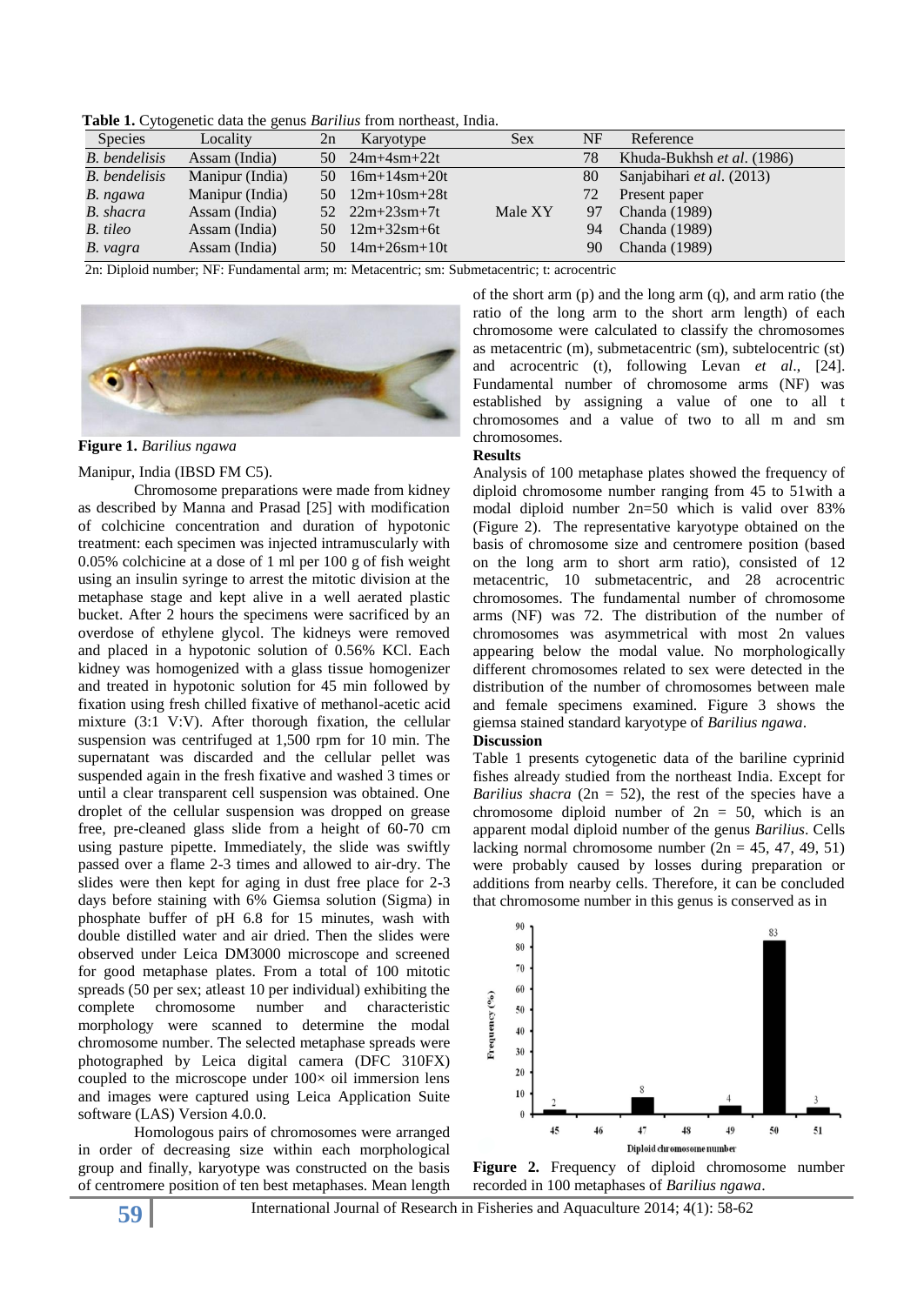

**Figure 3.** Giemsa stained karyotype of *Barilius ngawa* (Bar  $= 5 \mu m$ ).

m: Metacentric; sm: Submetacentric; t: acrocentric chromosomes.

other cyprinid fishes of Danioninae subfamily (e.g. *Danio rerio*, *Devario aequipinnatus*, *Rasbora rasbora*, *R. aurotaenia*, *R*. *daniconius*, *R*. *sumatrana*, *R*. *trilineata*, *Esomus danricus*) [3].The diploid chromosome number is rather a conservative characteristic used as an indicator of the closeness of species inter-relationships within families [26]. Thus, the conservative nature of diploid chromosome number in bariline fishes of Danioninae subfamily also suggests the monophyly of this group. Also, Danioninae subfamily shows similarity to many of the fish species of Cyprininae subfamily [6, 28, 1, 16] of different genera, such as *Chagunius*, *Cirrhinus*, *Labeo*, *Puntius*, and *Osteobrama* whose diploid numbers are 50. This finding suggests the close relationship between the two subfamily of Cyprinidae and supports the conservative nature of the chromosome number within the group. The diploid count  $2n = 50$ , would probably be the ancestral diploid number for the family since the characteristic that occurs most frequently in a group or taxon can be considered as ancestral [8].

Though chromosome numbers of *Barilius* species are conserved despite of different geographical locations, the fundamental arm numbers (NF) are different. This divergence may be attributed to differences in the karyotype macrostructure, reflecting a real geographical variation common to widespread species [30] or may be the result of differences in the scoring of submetacentric or metacentric chromosomes in different species of *Barilius*. The difference in the fundamental arms of *Barilius* species of different geographical locations suggested the structural rearrangement in chromosome complements, as a consequence changes in chromosome morphology without change in chromosome number [29]. This inter-individual similarity in diploid chromosome number but dissimilarity in fundamental arm numbers and karyotype formula cannot be fully explained by pericentric inversion alone, though it is considered to be the main mechanism of karyotypic evolution resulting in the variations of NF within the group [14]. It is considered that species with low NF as plesiomorphic or a primitive condition and high NF as apomorphic or derived condition [27]. In view of this fact, *B. ngawa* could be considered comparatively primitive one

when compared with *B. bendelisis*, *B. vagra*, *B. tileo* and *B. shacra* being the low NF value of 72 and *B. shacra* high NF value of 97 and occurrence of sex chromosome (table 1) as the more recent appearance in the evolutionary history of the bariline lineage. Karyotypes of other native *Barilius*  species (*B. barila, B. barna, B. chatricensis, B. dogarsinghi, B. lairokensis* and *B. profundus* from northeast India) have not been investigated so far. As a result, chromosomal evolution of this group is not fully understood.

There is no evidence of sexual dimorphism of the chromosomes in the present species, which agrees with the reports on *B. bendelisis*, *B. tileo* and *B. vagra* except *B. shacra* (Table 1) Similarly, sex chromosomes were indistinguishable in several cyprinid fishes reported so far [21, 22, 18, 12, 10, 11, 13, 9]. Occurrence of cytologically differentiated sex chromosomes in large number of living marine fish species appears to be rare [14] although it has been described in some catfishes [2].

Considering the difficulties in identifying several of the *Barilius* species and its unclear phylogeny, cytogenetics may prove itself as an important tool in understanding the systematics of the genus. Thus, karyotype characteristics may contribute towards a better systematic interpretation, especially in the case of cryptic species, which are difficult to define [4]. The data of the present study on the chromosome composition would contribute toward clarifying the karyotypic evolution and phylogenetic relationships in this group. Further analysis, including additional species of *Barilius* of different regions and different staining techniques will provide a better understanding of the chromosome evolution in the group and confirm the apparent conservative nature of the diploid number in this bariline cyprinid fishes.

#### **Acknowledgements**

The first author is thankful to the Director, IBSD for the facilities provided and to Department of Biotechnology, Government of India for financial assistance under DBT- Research Associateship Program in Biotechnology and Life Sciences.

#### **References**

- 1. Al-Sabti, K. 1991. Handbook of genotoxic effects and fish chromosome. Joseph Stephan Institute Press Ljubljana, Yugoslavia, 221 pp.
- 2. Alves, A.L., Oliveira, C., Nirchio, M., Granado, A. and Foresti, F. 2006. Karyotypic relationships among the tribes of Hypostominae (Siluriformes: Loricariidae) with description of XO sex chromosome system in a Neotropical fish species. Genetica, 128: 1-9.
- 3. Arai, R. 2011. Fish Karyotypes: A checklist. Springer Tokyo Berlin Heidelberg, New York, 340 pp.
- 4. Artoni, R.F., Vicari, M.R., Almeida, M.C., Moreira-Filho, O. and Bertollo, L.A.C. 2009. Karyotype diversity and fish conservation of southern field from south Brazil. Reviews in Fish Biology and Fisheries, 19: 393-401.
- 5. Chanda, T. 1989. A study of chromosome in some hill stream fishes of Assam India. Ph.D. thesis. West Bengal:Kalyani University.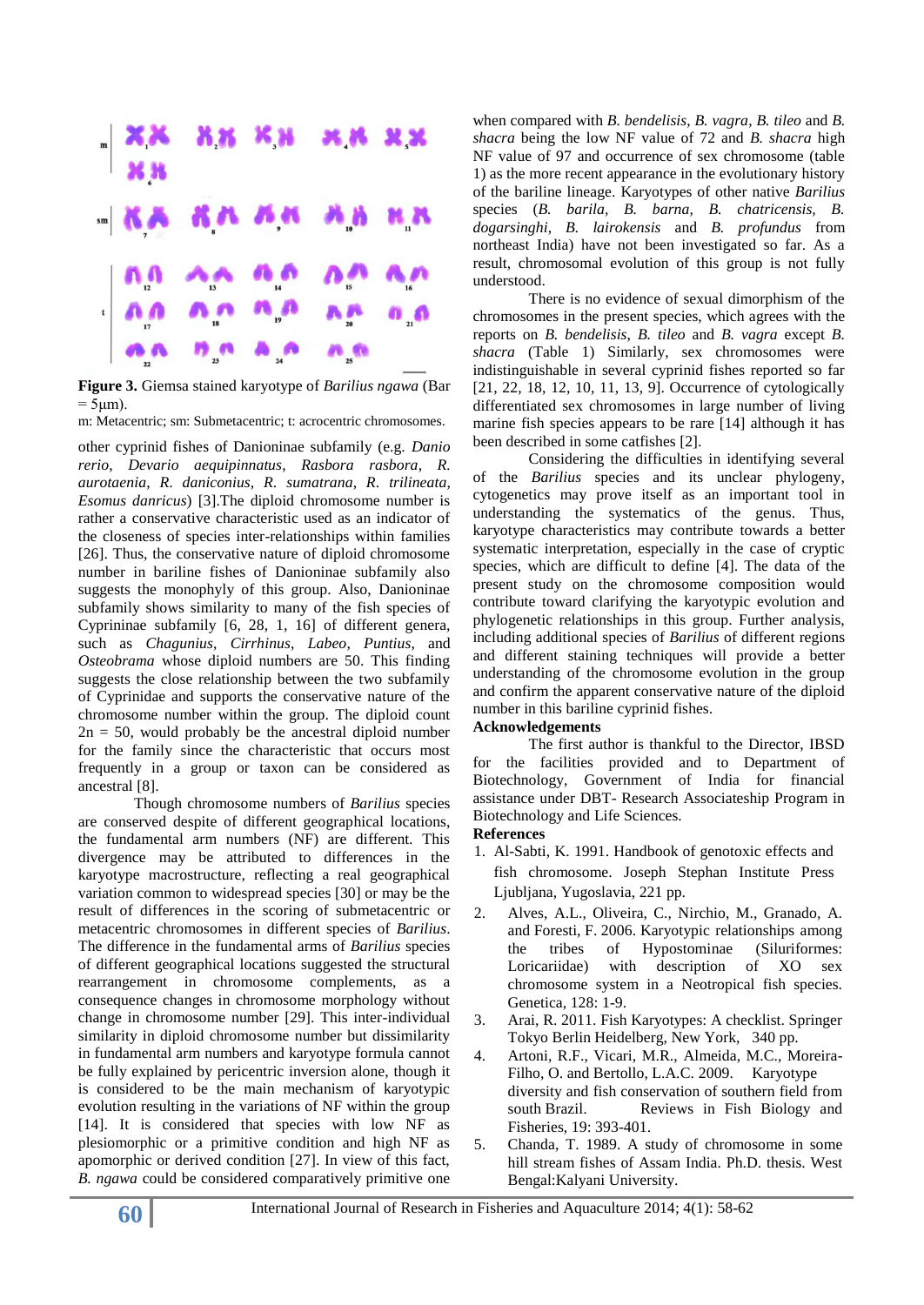- 6. Collares-Pereira, M.J. 1989. Hybridization in European Cyprinids: Evolutionary potential of Unisexual populations. In: R.M. Dawley and J.B. Bogart (Eds.), Evolution and Ecology of Unisexual Vertebrates, New York State Museum, Albany, USA: 281-288.
- 7. Dishma, M. and Vishwanath, W. 2012. *Barilius profundus*, a new cyprinid fish (Teleostei: Cyprinidae) from the Koladyne basin, India. Journal of Threatened Taxa, 4: 2363-2369.
- 8. Eastbrook, G.E. 1977. Does common equal primitive?. Systematic Botany, 2: 36-42.
- 9. Ergene, S. Karahan, A. and Kuru, M. 2010. Cytogenetic analysis of *Pseudophoxinus antalyae*, Bogustkaya, 1992 (Pisces: Cyprinidae) from the Eastern Mediterranean River Basin, Turkey. Turkish Journal of Zoology, 34: 111-117.
- 10. Esmaeili, H.R., Ebrahimi, M. and Saifali, M. 2008. Karyological analysis of five tooth-carps (Actinopterygii: Cyprinodontidae) from Iran. Micron, 39: 95-100.
- 11. Esmaeili, H.R., Ebrahimi, M. Ansari, T.H., Teimory, A. and Gholamhosseini, G. 2009. Karyotype analysis of Persian stone lapper, *Garra persica* Berg, 1913 (Actinopterygii: Cyprinidae) from Iran. Current Science India, 96: 959-962.
- 12. Esmaeili, H.R., Piravar, Z. and Shiva, A.H. 2007 Karyological Analysis of Two Endemic Tooth Carps, *Aphanius persicus* and *Aphanius sophiae* (Pisces: Cyprinodontidae), from Southwest Iran. Turkish Journal of Zoology, 31**:** 69-74.
- 13. Esmaeili, H.R., Zareian, H., Gholamhosseini, A., Ebrahimi, M., Gholami, Z., Teimori, A. and Ansari, T.H. 2010. Karyotype Analysis of the King Nase Fish, *Chondrostoma regium* (Heckel, 1843) (Actinopterygii: Cyprinidae) from Iran. Turkish Journal of Fisheries and Aquatic Sciences, 10: 477-481.
- 14. Galleti, P.M., Aguilar, C.T. and Molina, W.F. 2000. An overview of marine fish cytogenetics. Hydrobiologia, 420: 55-62.
- 15. Gold, J.R., Li, Y.C., Shipley, N.S., and Powers, P.K. 1990. Improved methods for working with fish chromosomes with a review of metaphase chromosome banding. Journal of Fish Biology, 37**:** 563-575.
- 16. Gul, S., Colak, A., Sezgin, I. and Kaloglu, B. 2004. Karyotype analysis of *Alnurnus heckeli* (Battalgil, 1943) from Lake hazer. Turkish Journal of Veterinary and Animal Sciences, 28: 309-314.
- 17. Hamilton, F. 1822. An account of the fishes found in the river Ganges and its branches. Archibald Constable and Company Edinburgh, London, 405 pp.
- 18. Kalbassi, M.R., Hosseini, S.V., and Tahergorabi, R. 2008. Karyotype Analysis in *Schizothorax zarudnyi* from Hamoon Lake, Iran. Turkish Journal of Fisheries and Aquatic Sciences, 8: 335-340.
- 19. Khan, T.A., Bhise, M.P. and Lakra, W.S. 2000. Chromosome manipulation in fish: a review. Indian Journal of Animal Sciences, 70**:** 213-321.
- 20. Khuda-Bukhsh, A.R., Chanda, T. and Barat, A. 1986. Karyomorphology and evolution in some Indian hillstream fishes with particular reference to polyploidy in some species. In: T. Uyeno, R. Arai, T. Taniuchi and K. Matsuura (Eds.), Proceedings of the 2nd International Conference on Indo-Pacific Fishes, Ichthyological Society of Japan, Tokyo: 886- 898.
- 21. Kilic-Demirok, N. and Ünlü, E. 2001. Karyotypes of Cyprinid Fish *Capoeta trutta* and *Capoeta capoeta umbla* (Cyprinidae) fromn the Tigris River. Turkish Journal of Zoology, 25**:** 389-393.
- 22. Kilic-Demirok, N. and Ünlü, E. 2004. Karyotype of the Cyprinid Fish *Alburnoides bipunctatus*  (Cyprinidae) from the Tigris River. Folia Biologica-Krakow, 52**:** 57-59.
- 23. Kirpichnikov, V.S. 1981. Genetic Bases of Fish Selection. Springer Verlag, Berlin, Heidelberg, New York, 410 pp.
- 24. Levan, A., Fredga, K. and Sandberg, A.A. 1974. Nomenclature of centromeric positions on chromosomes. Heriditas, 52**:** 201-220.
- 25. Manna, G.K. and Prasad, R. 1968. A study of somatic chromosomes of a common Indian live-fish *Channa punctatus* by a kidney technique. Proceedings of 55<sup>th</sup> Indian Science Congress Varanasi, India, 468 pp.
- 26. Moyle, P.B. and Cech, J.J. 2004. Fishes. An introduction to ichthyology. Prentice Hall, New Jersey, 744 pp.
- 27. Nirchio, M., Turner, B.J., Perez, J.E., Gaviria, J.I., and Cequea, H. 2002. Karyotypes of three species of toadfish (Batrachoididae: Teleostei) from Venezuela. Scientia Marina, 66: 1-4.
- 28. Rishi, K.K. 1989. Current status of fish cytogenetics. In: P. Das and A.G. Jhingran (Eds), Fish Genetics in India, Today and Tomorrow Printers and Publishers, New Delhi: 1-20.
- 29. Rishi, K.K., Shashikala, and Rishi, S. 1998. Karyotype study on six Indian hill-stream fishes. Chromosome Science, 2: 9-13.
- 30. Sanjabihari, S., Brajakishor, C., Labee, T., Gusheinzed, W., Ravindra, K. and Basdeo, K. 2013. A note on karyotype structure in Barilius bendelisis (Hamilton, 1807) (Cypriniformes: Cyprinidae)